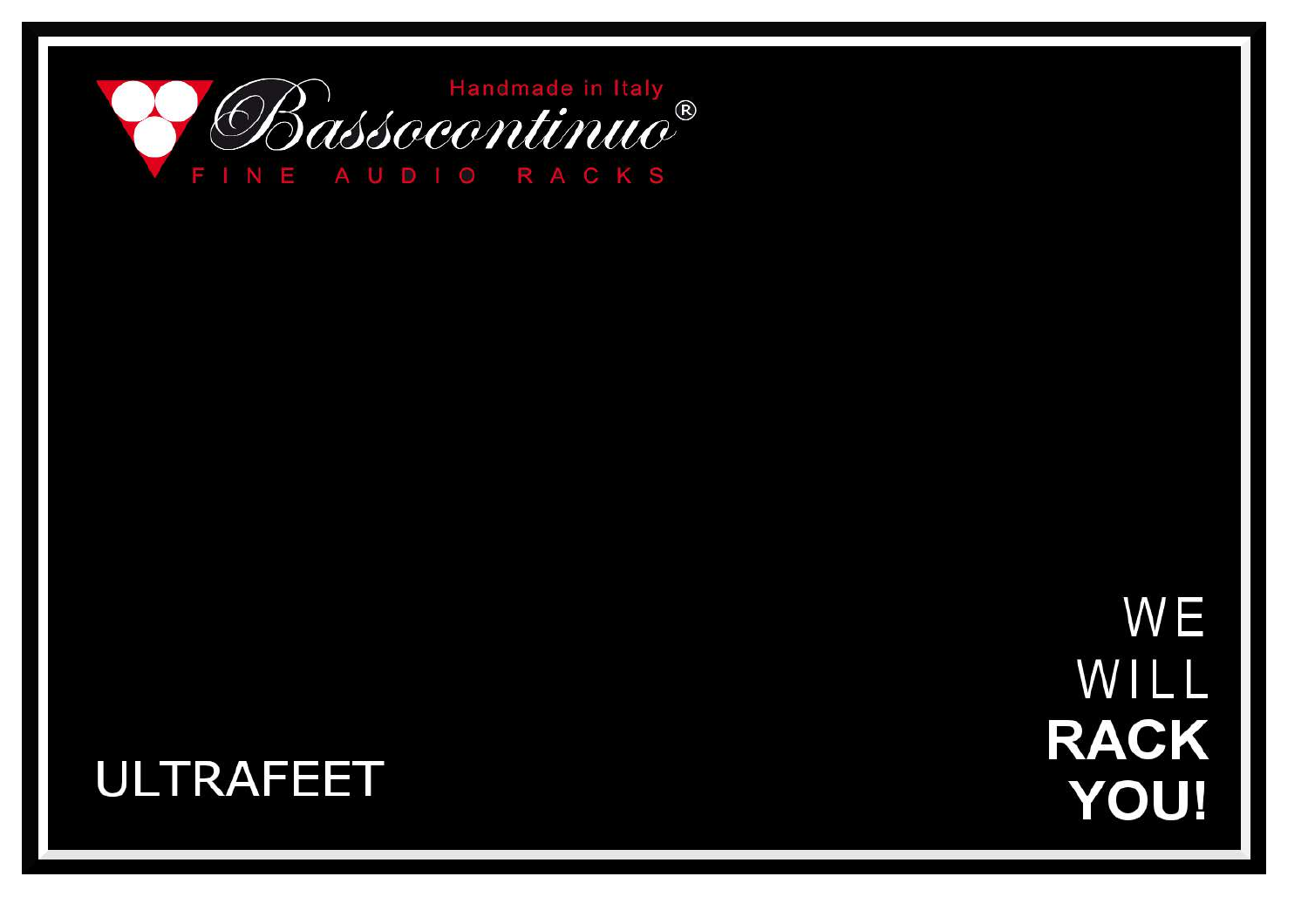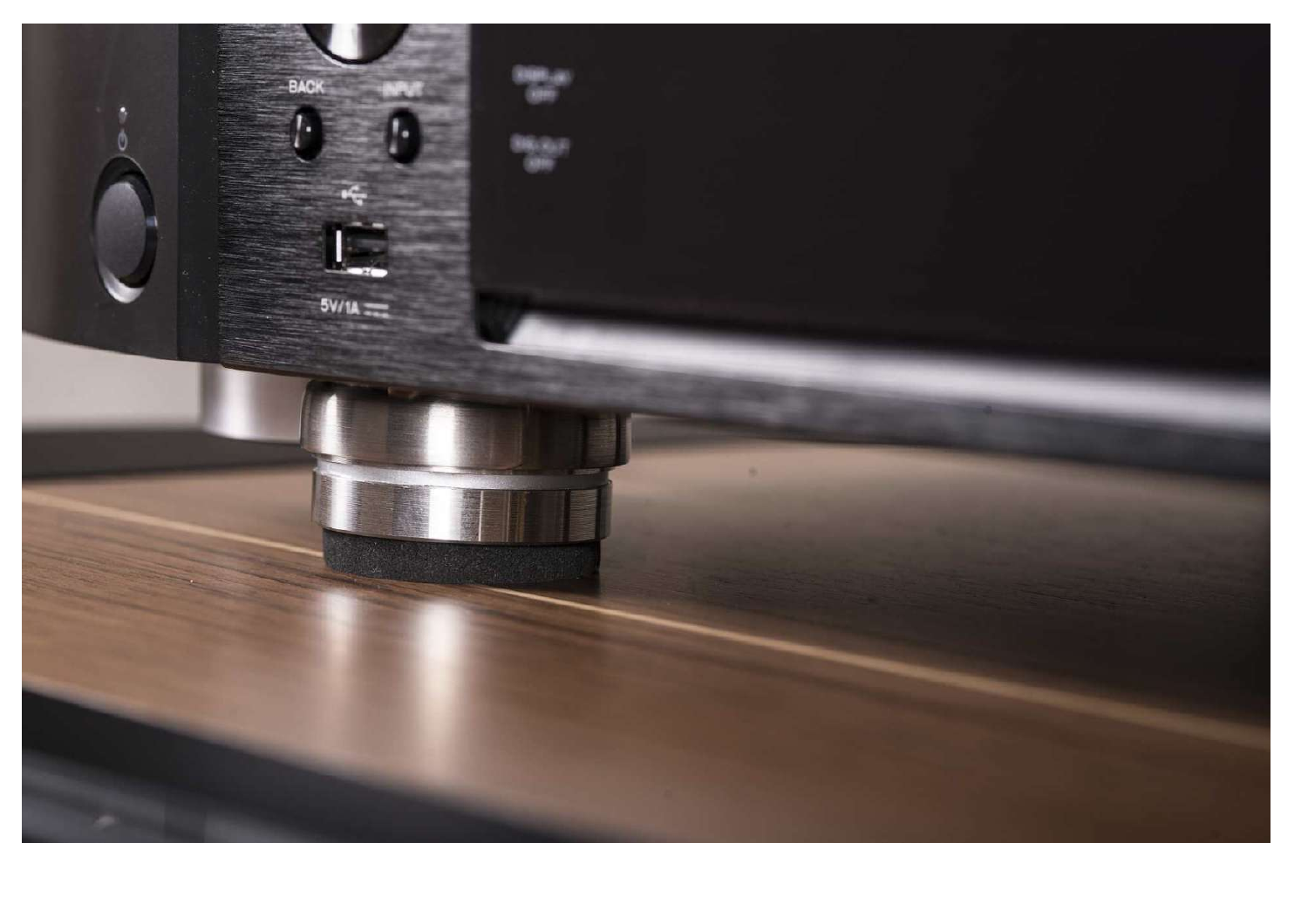



| <b>SET OF 4</b> | € 153,00               |                   |
|-----------------|------------------------|-------------------|
| SET OF 3        | € 119,00               |                   |
|                 | LOAD RANGE (each foot) | From 0,1 to 15 kg |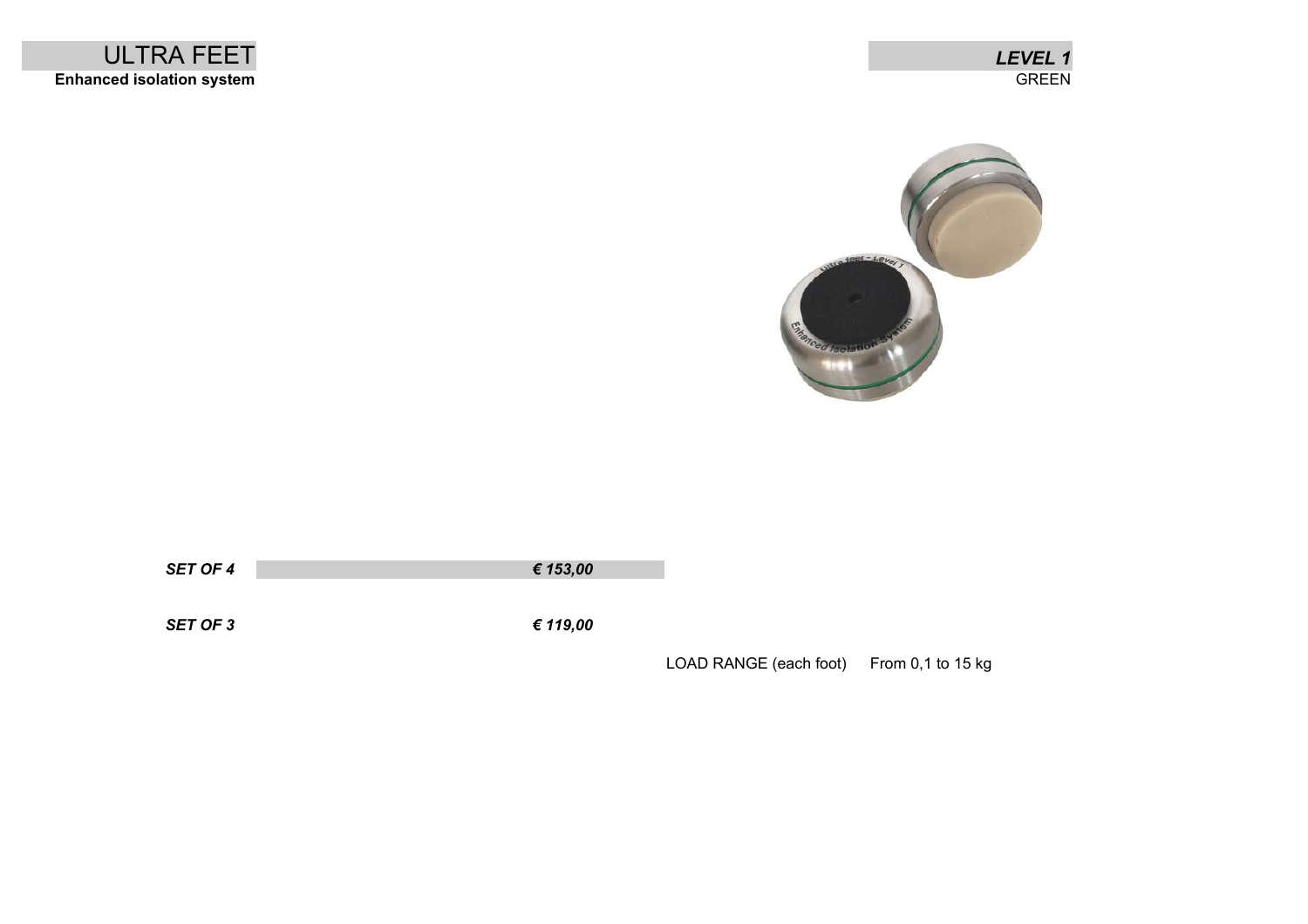

*SET OF 4 € 175,00 SET OF 3 € 139,00* From 0,1 to 2,5 kg LOAD RANGE (each foot)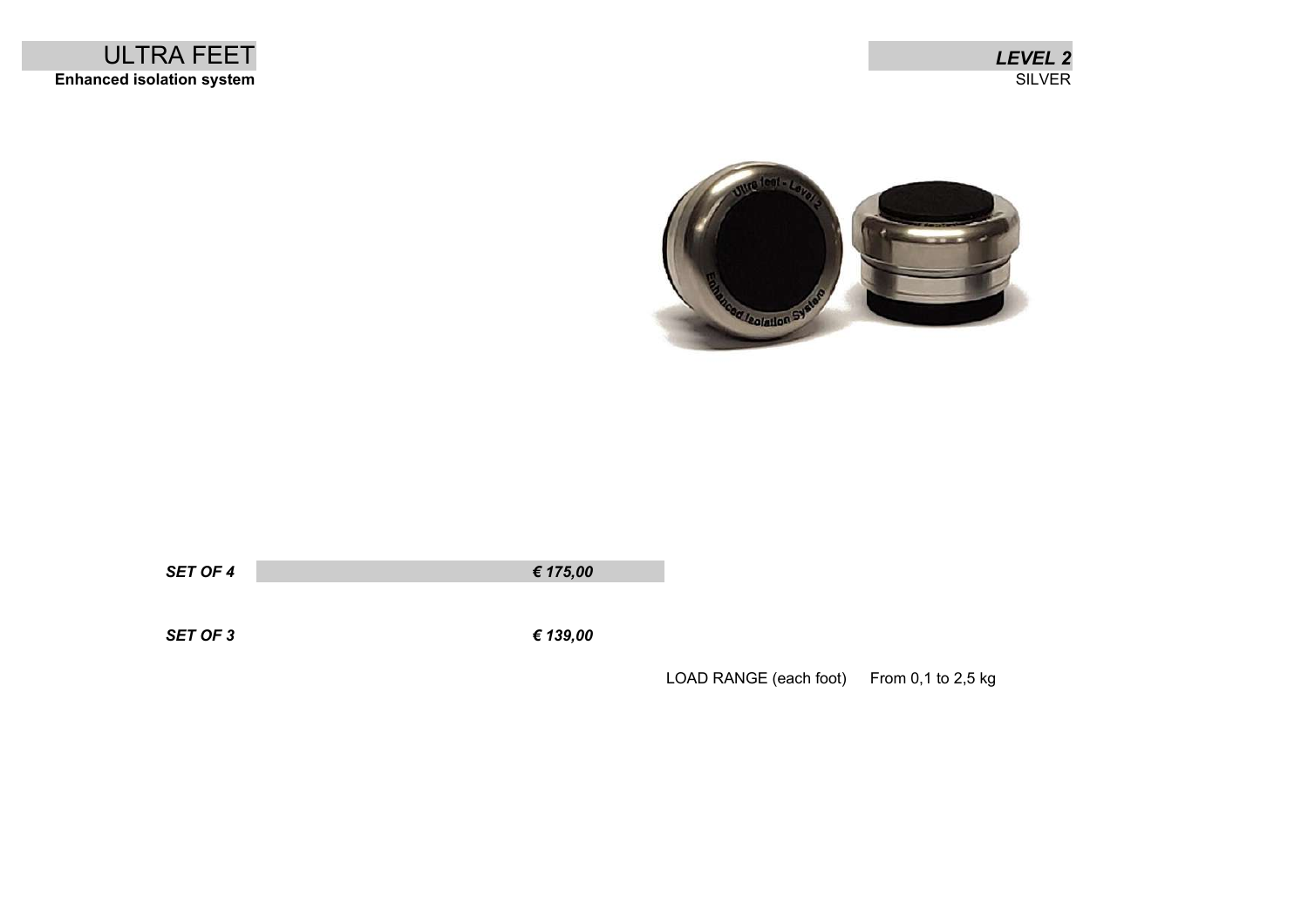



*SET OF 4 € 219,00 SET OF 3 € 175,00*

From 2,6 to 5 kg LOAD RANGE (each foot)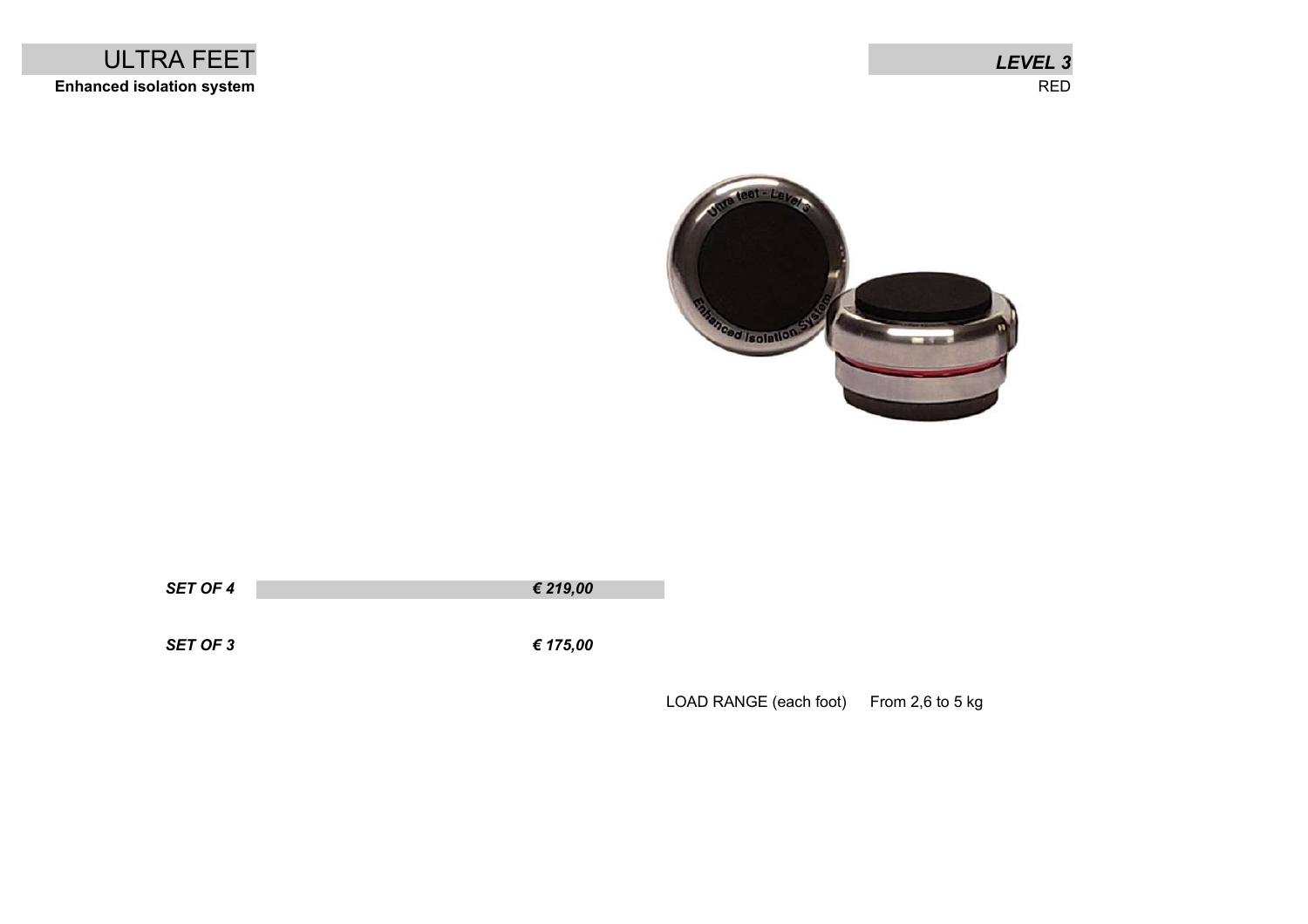





*SET OF 4 € 285,00*

*SET OF 3 € 219,00*

From 5,1 to 10 kg LOAD RANGE (each foot)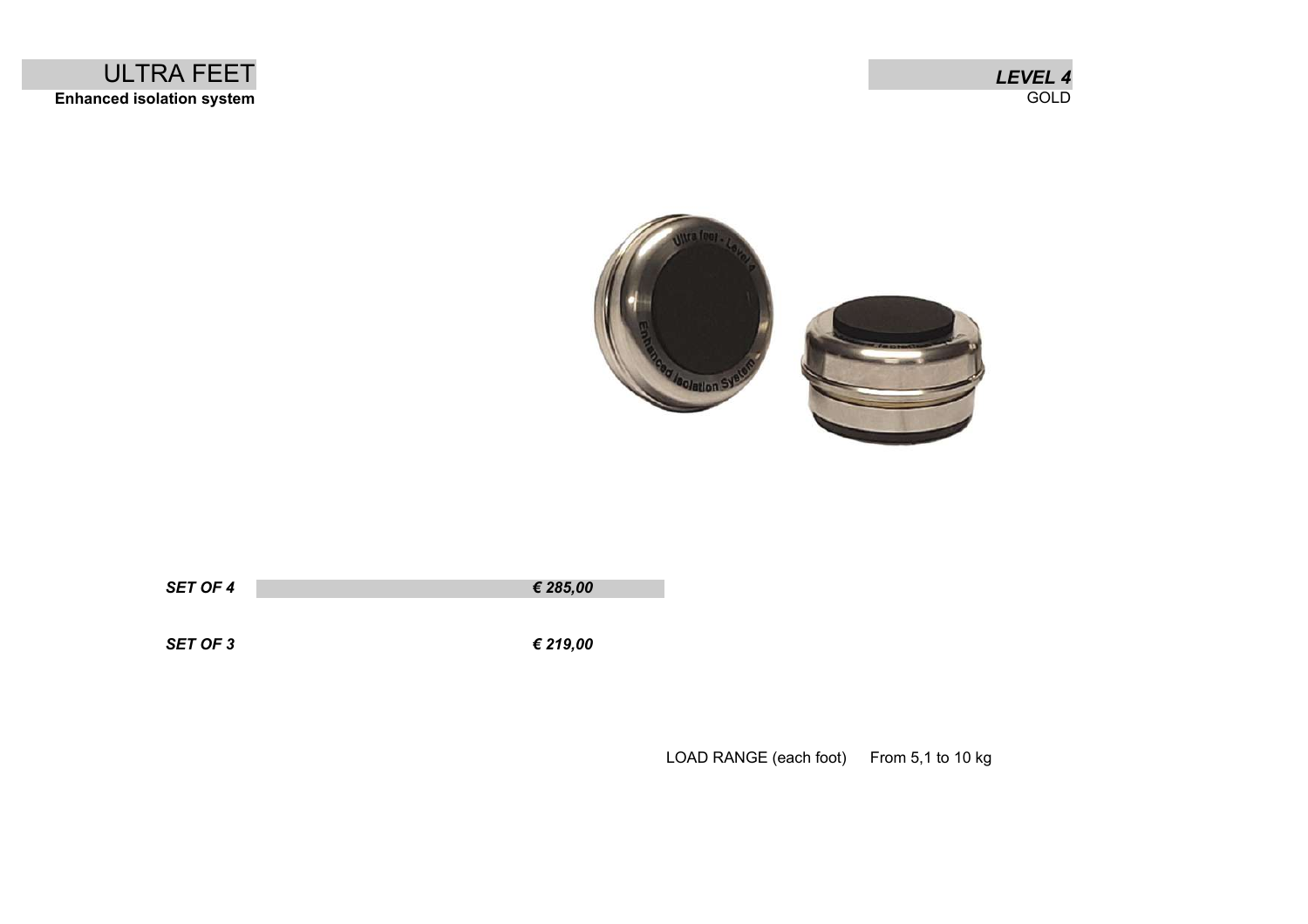







From 10,1 to 20 kg LOAD RANGE (each foot)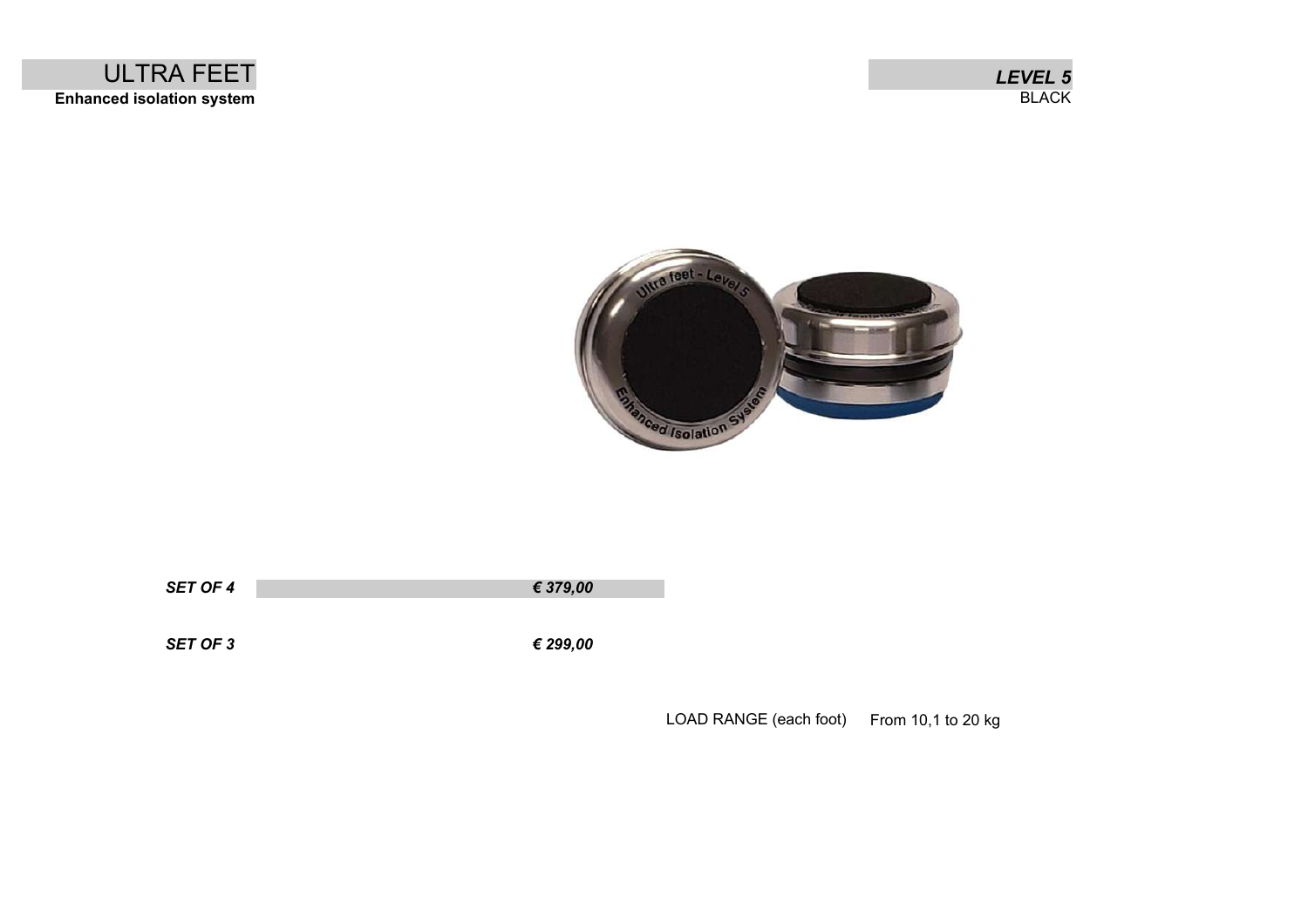



## *SET OF 4 € 359,00*

From 5,1 to 25 kg LOAD RANGE (each foot)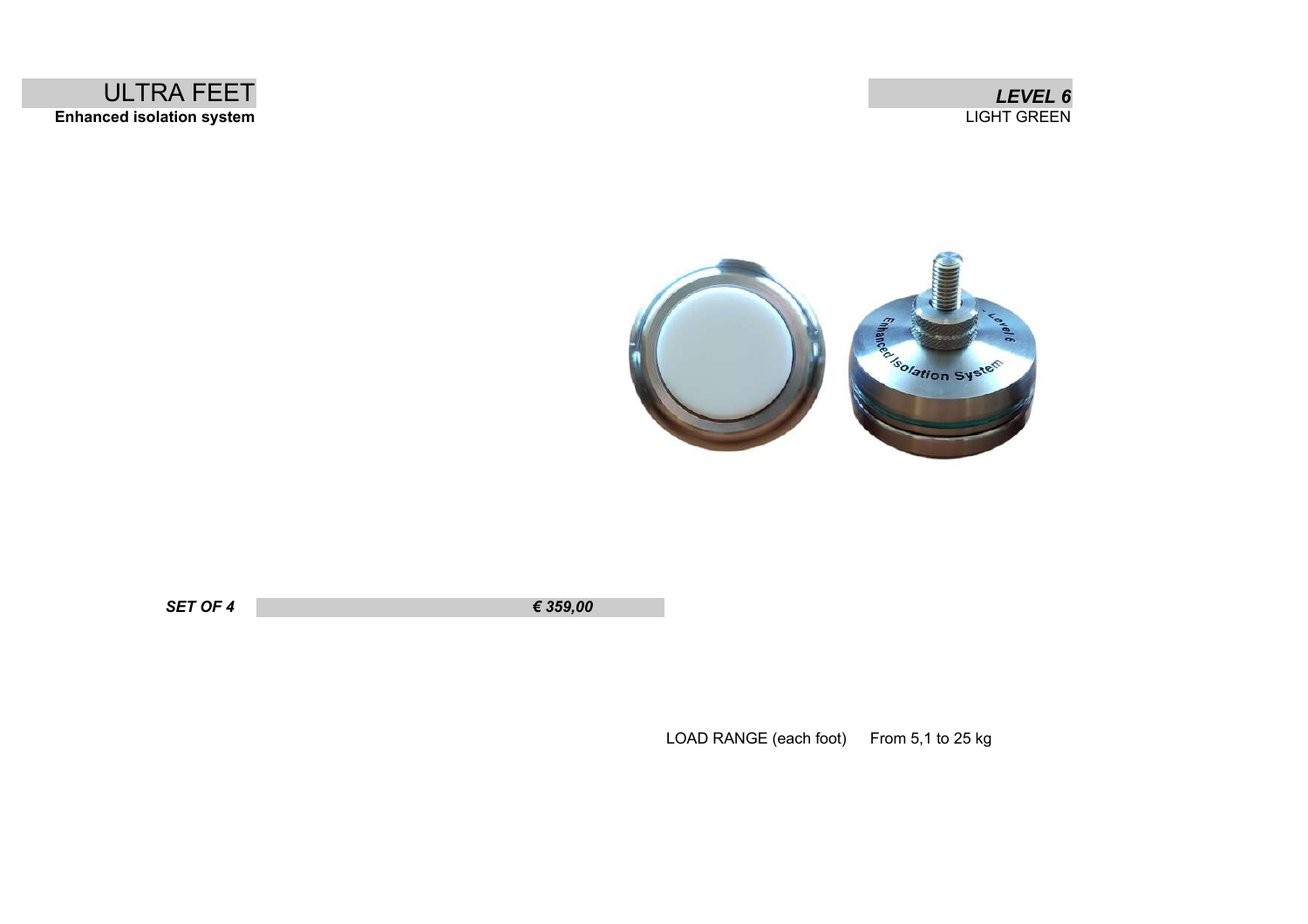





*SET OF 4 € 249,00*

*SET OF 3 € 209,00*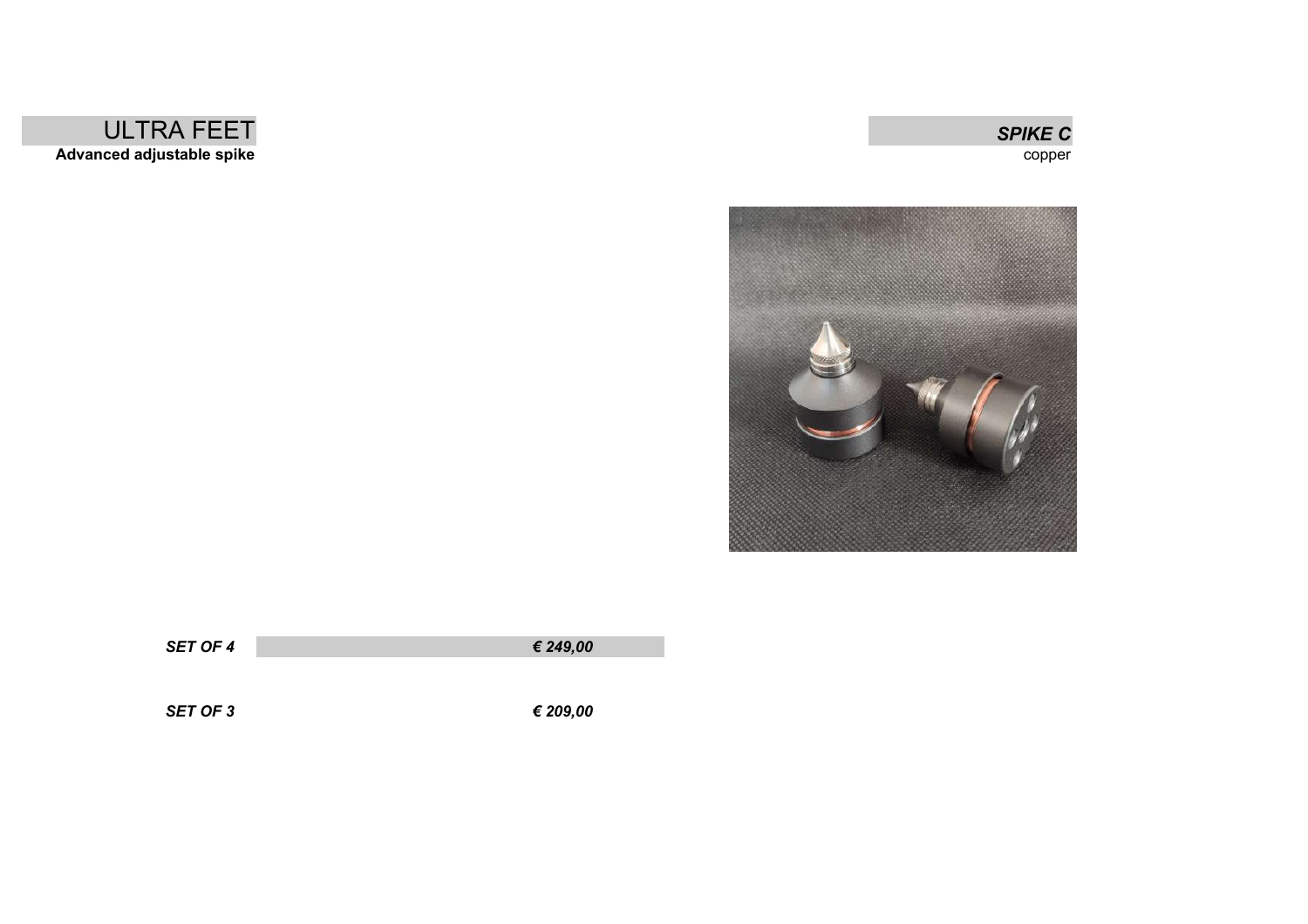via Azzano san Paolo, 105/107 – 24050 Grassobbio (BG) ITALY © Bassocontinuo Audio Systems Srl – all right reserved [Tel. 035 388 4010 – email: info@bassocontinuo.it](mailto:info@bassocontinuo.it)